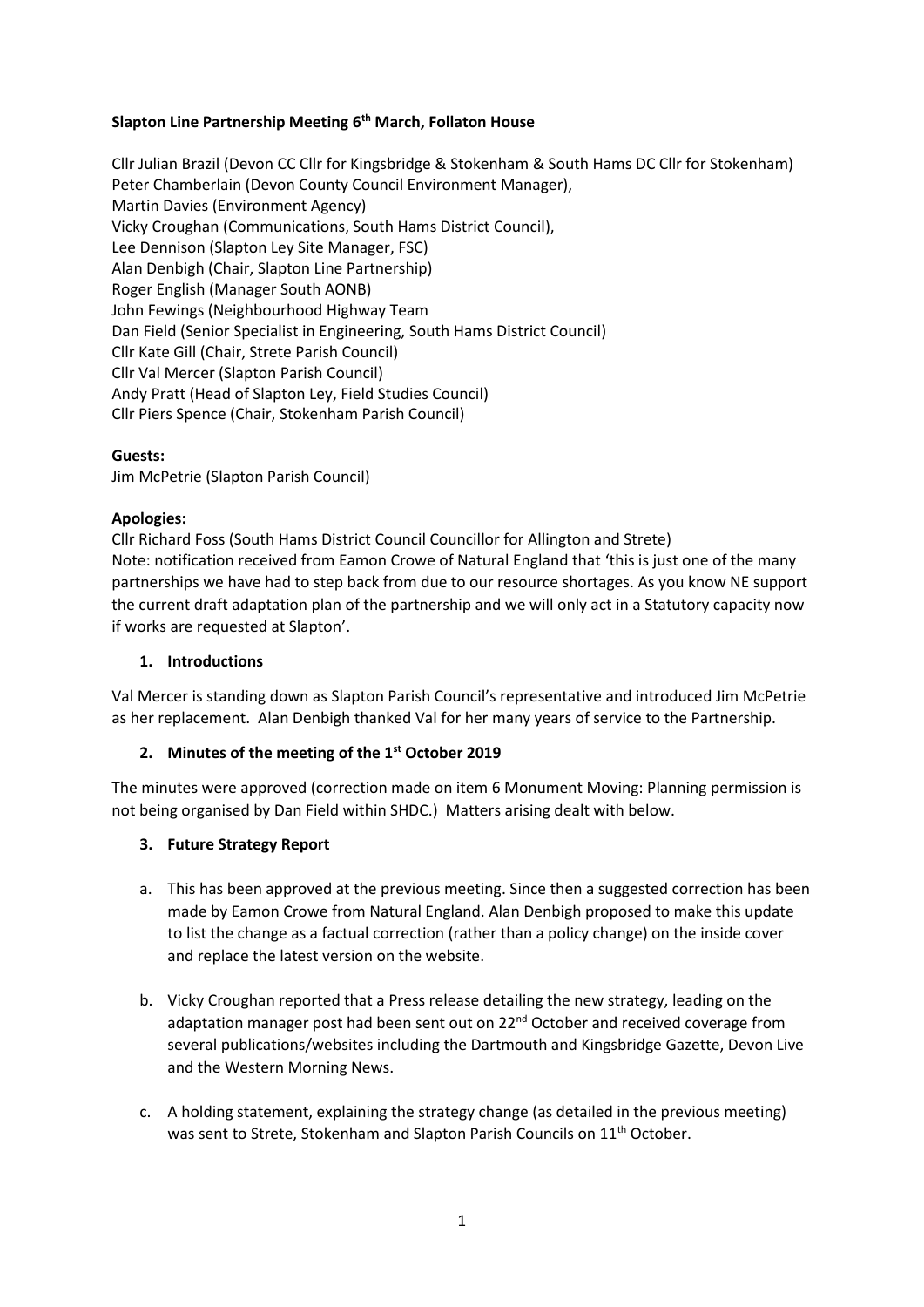# **4. Land Charges Statement**

The revised Land Charges statement has now been submitted to SHDC for inclusion in the information going out to prospective house purchasers.

# **5. School Catchments Information**

A suggestion raised in the previous meeting was to liaise with schools to help try and avoid the situation where students lived at one end of the line and went to school at the other, hence having a long journey in the event of road closures.

Peter Chamberlain took this back to DCC and reported that:

*this has been discussed between relevant individuals in our Schools Planning and Transport Coordination Teams. As a result, the following position has been agreed:*

## *A379 Slapton Line Strategy – Implications for DCC Schools Admissions and Transport Policy*

- *The future strategy position in relation to the A379 along Slapton Line has no immediate implications for DCC admissions or transport policy for schools.*
- *Work-around arrangements are put in place during temporary closures. In the event of a permanent closure, appropriate new transportation arrangements will be formalised based on the established policy.*
- *DCC is unable to favour admissions to any particular school or limit parental choice.*
- *It will be up to schools whether or not they highlight potential transportation complications linked to the A379, although this is a difficult issue given the huge uncertainty over the possible timing of future storm damage.*
- *What the Slapton Line Partnership is able to do in the interim is ensure that information about the future position is readily available, so that this might be taken into account by residents to inform their future selection of schools.*

*On that basis, whilst an approach to the Schools Federation remains an option, our internal view is that schools are most unlikely to cooperate in terms of providing information about potential future travel complications given the uncertainty over timing. If you were a Head Teacher, would you really attempt to make your school less popular on the basis of the effects of a road closure at some unknown point in the future?*

**Action:** The meeting recognised that this can be a significant issue which has previously caused tension and felt that trying to change behaviours was worthwhile and hence that the main schools affected were Stokenham, Stoke Fleming, Dartmouth and Kingsbridge CC and that we should still pursue this by:

- 1. Requesting Devon CC to pursue this with schools
- 2. Approaching schools directly
- 3. Including activities in the adaptation plan to encourage behaviour change.

## **6. Additional Posts to Prevent Illegal Parking on the Line**

**Action**: DCC can fund FSC to do this work if Lee Dennison is able to expedite costings.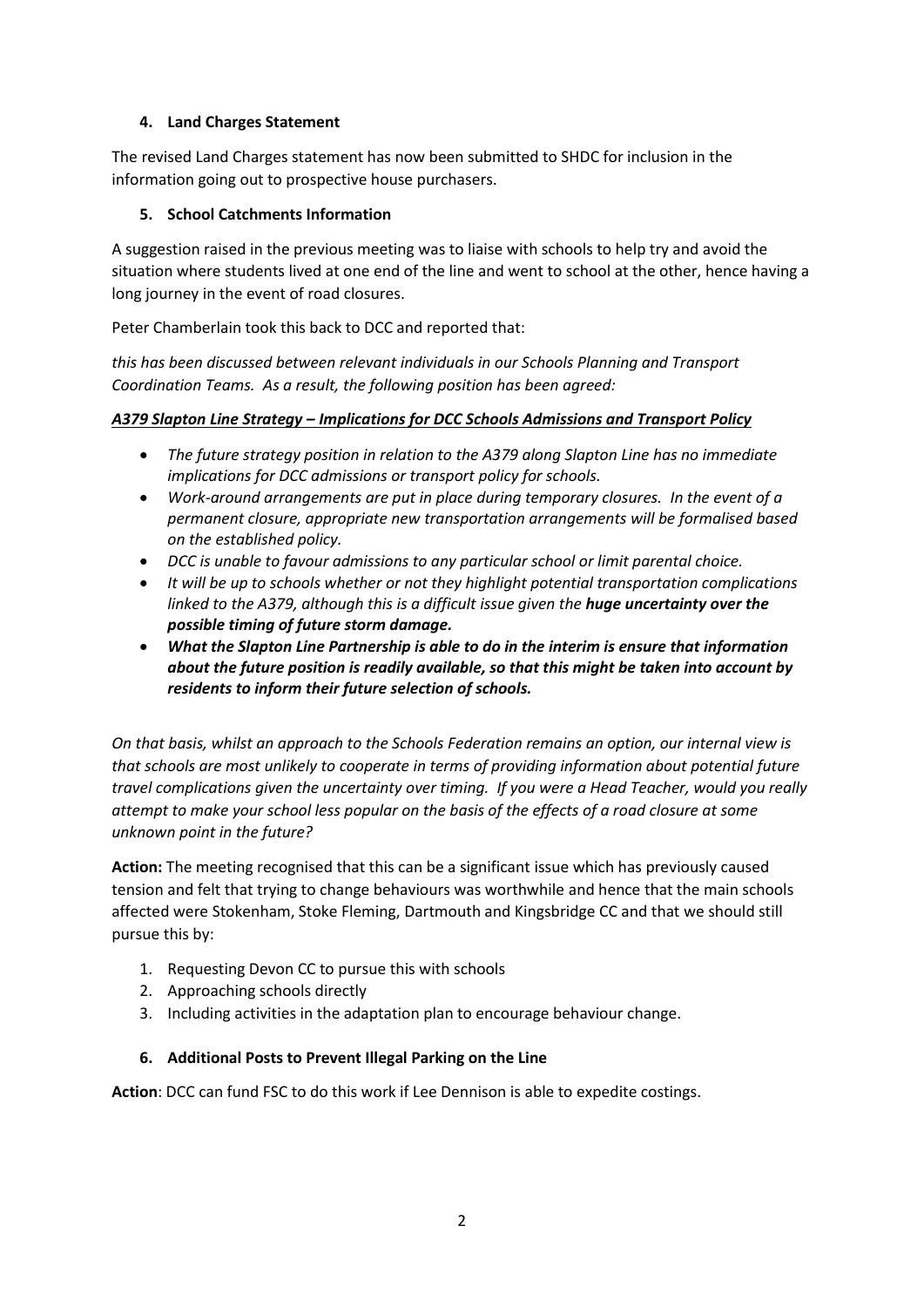#### **7. Coastal Change Management Area**

There has been no relevant activity on this.

**Action:** On related issue Martin Davies to check that flood mapping includes consideration of flooding from the Ley.

# **8. Moving the Monument from Memorial Car Park to Strete Gate site.**

Peter Chamberlain reported that detailed design work, survey for ordnance and ecological assessments have been completed, but he needed agreement on maintenance of the monument in place to be completed. Julian Brazil had chaired a meeting of 12 of the Parish Councils which form two groups: (those that named on the monument, and the others). The non-named would contribute approx. £25-£30 each, the named would pay pro-rata based on population. The total contribution was capped at £900 with a break clause every 4 years to allow for new councils not to be tied into it. Two agreements are needed – one between parishes and one between Strete who had agreed to collect the money and the FSC who would do the work.

Once the arrangement has been concluded, planning permission was likely to take 6 weeks. The intention had originally been to move the monument before the summer holidays. It now makes more sense to complete after the summer holidays (September).

There was discussion around whether the concrete plinth should be removed. There was an assumption that the land should be restored to its original status (as it was originally gifted by the landowners) but also recognition that this might be perceived as a waste of money/might cause weakened beachhead and potentially cause some (albeit small amount of) erosion.

Note there will be an interpretation sign which will include information about the monument and the need to move it owing to coastal erosion.

**Action:** Julian Brazil to produce and circulate an official summary of the parish council agreement in approx 2 weeks after meeting East Allington, the one council not yet agreed.

**Action:** Peter Chamberlain to check with Whitley WCT/Natural England about their expectations re the concrete plinth.

## **9. Adaptation Project Manager Recruitment**

Roger English apologised for the delay in setting up the machinery for recruiting and employing the project manager owing to workloads and SHDC procedure timescales. There is a job description, and person spec and the job is with SHDC for grading. He hoped to now progress; adding in time for notice periods of a successful candidate, it could be up to 3 months before someone is in post.

There was a discussion about the flexibility around the funding. Martin Davies explained that this wouldn't be a problem with the Local Levy 50% funding, neither Dan Field nor Peter Chamberlain anticipated problems with the respective local council funding.

## **10. Adaptation Plan**

Some additional items had been suggested as a result of considering the rock armour maintenance, the meeting with Anthony Mangnall and some suggestions from Martin Davies which will be incorporated.

**Action:** Alan to circulate a revised version of this.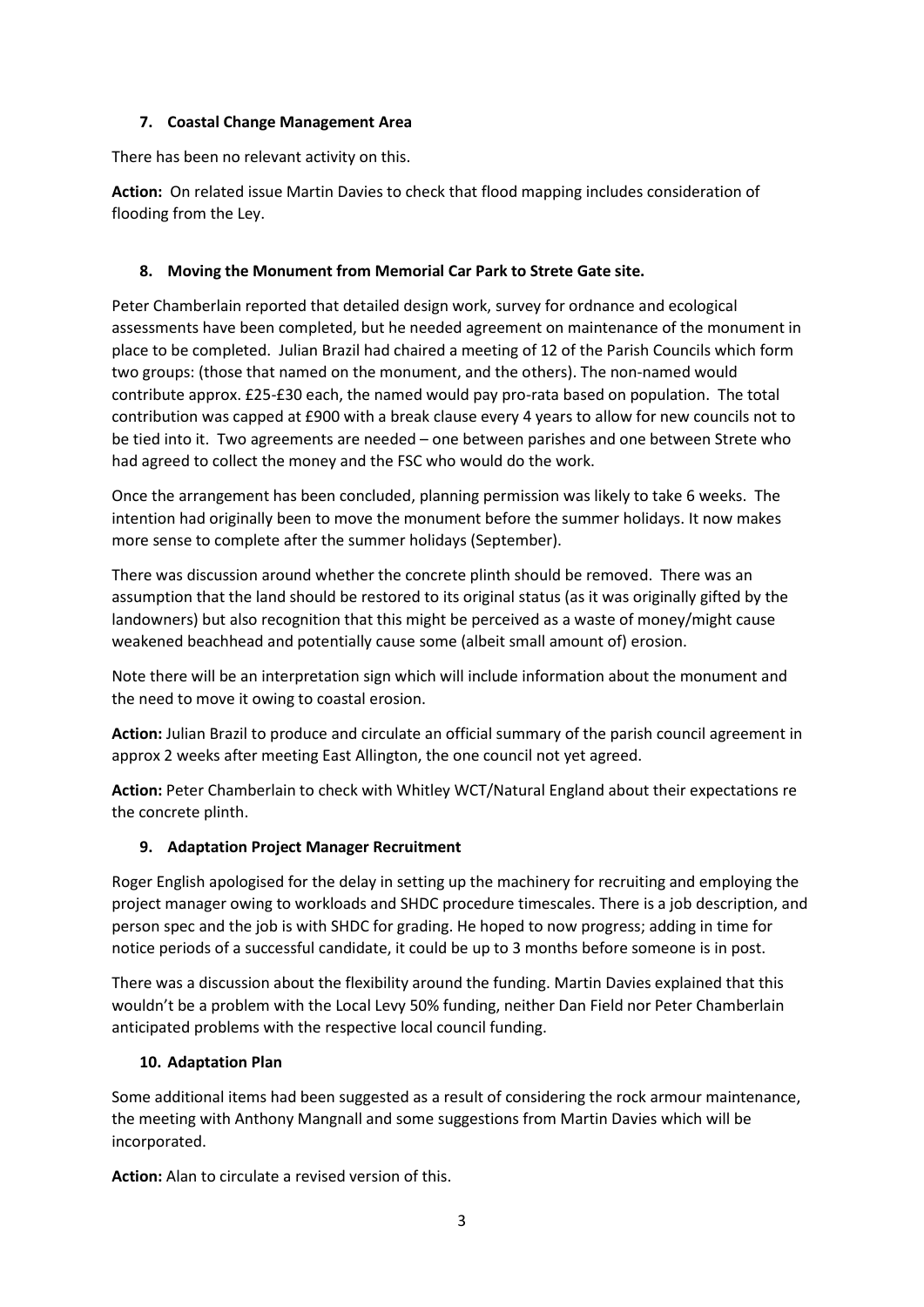#### **11. Rock Armour Maintenance**

A gap behind the rock armour running north of Torcross has been observed which appears to leave the edge of the road exposed, causing concern. Recent inspection confirms that the rock moved last year to patch gaps was still in place, but the new exposed area should be patched by re-stacking. Funds required would be £10-20k from the Dept for Transport fund remainder.

**Action**: This should be possible next month or between Easter Summer co-ordinated by Dan Field and Peter Chamberlain.

#### **12. Anthony Mangnall, Totnes MP, Meeting**

Peter, Dan and Alan met Anthony Mangnall in order to brief him about the Slapton Line. The recent strategy document information was summarised using the presentation material from the recent workshops. Anthony had already been involved in discussions about the Line. He accepts that the road has a limited lifespan and that we should be planning for the future and offered to support by forwarding a list of measures to government for funding.

Alan Denbigh is currently assembling a list of these with help from colleagues including:

| <b>Item</b>                                                                | <b>Source for Estimates</b>                                                                                              |
|----------------------------------------------------------------------------|--------------------------------------------------------------------------------------------------------------------------|
| Further improvements to back routes                                        | £500k annually for two years,<br>purchasing land, straightening<br>sections, visibility at junctions -<br>(John Fewings) |
| Village traffic management schemes                                         | £50k John Fewings -                                                                                                      |
| Maintenance of rock armour north of<br><b>Torcross</b>                     | £30 per annum maintain rock<br>armour.                                                                                   |
| Management of adaptation plan beyond current<br>funded period 2022 onwards | £75k per annum                                                                                                           |
| Purchase/leasing of additional car parking space                           | ?? Dan Field                                                                                                             |
| Support for local businesses                                               | Included in adaptation management                                                                                        |

**Action:** Alan to circulate the list to attendees.

## **13. Slapton Traffic Survey**

The main item requiring follow up is car parking outside the Field Centre. Val Mercer reported that the footpath from the park and walk area was in a poor state, but John Fewings reported that there were no funds to maintain this currently.

**Action:** John Fewings